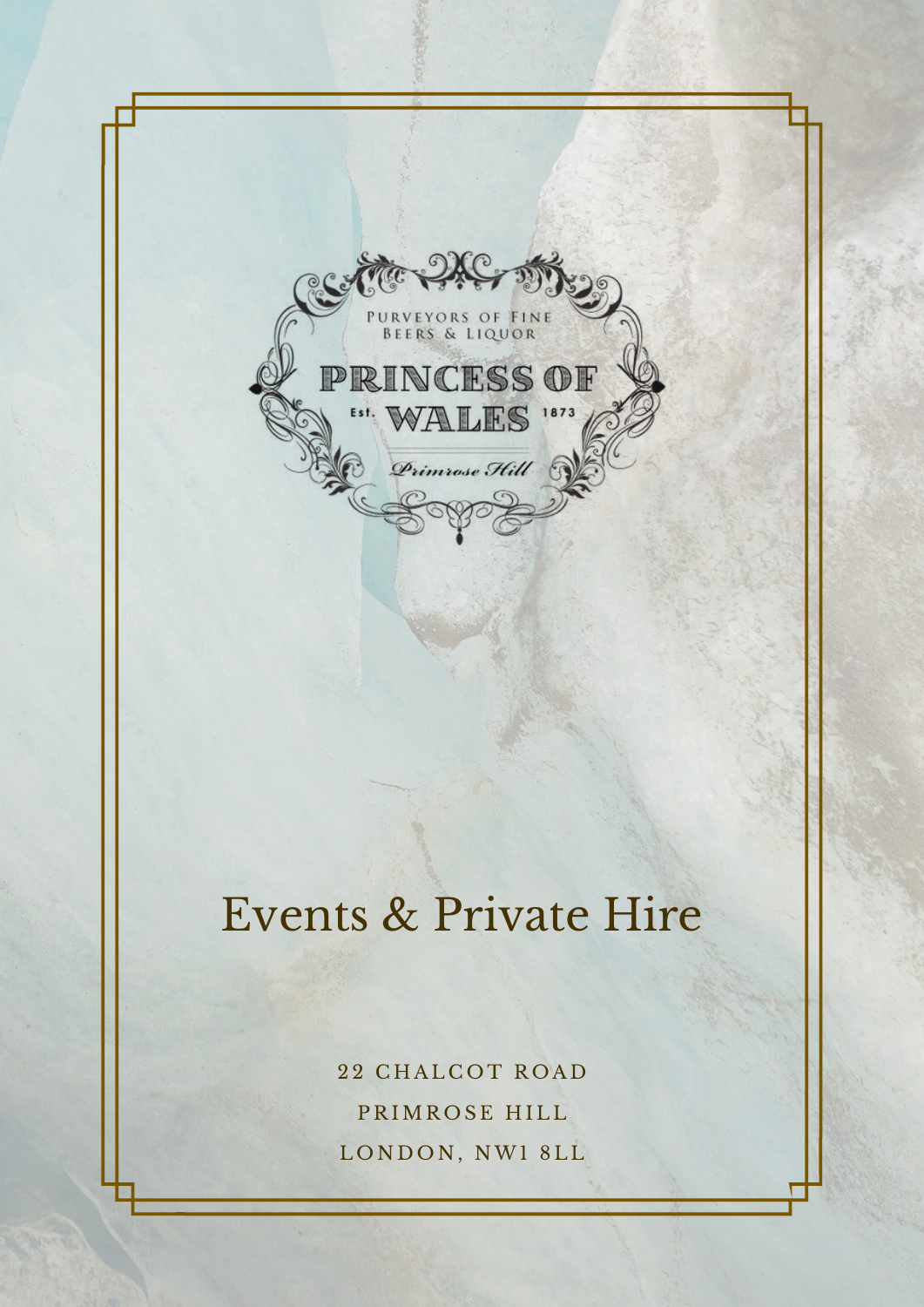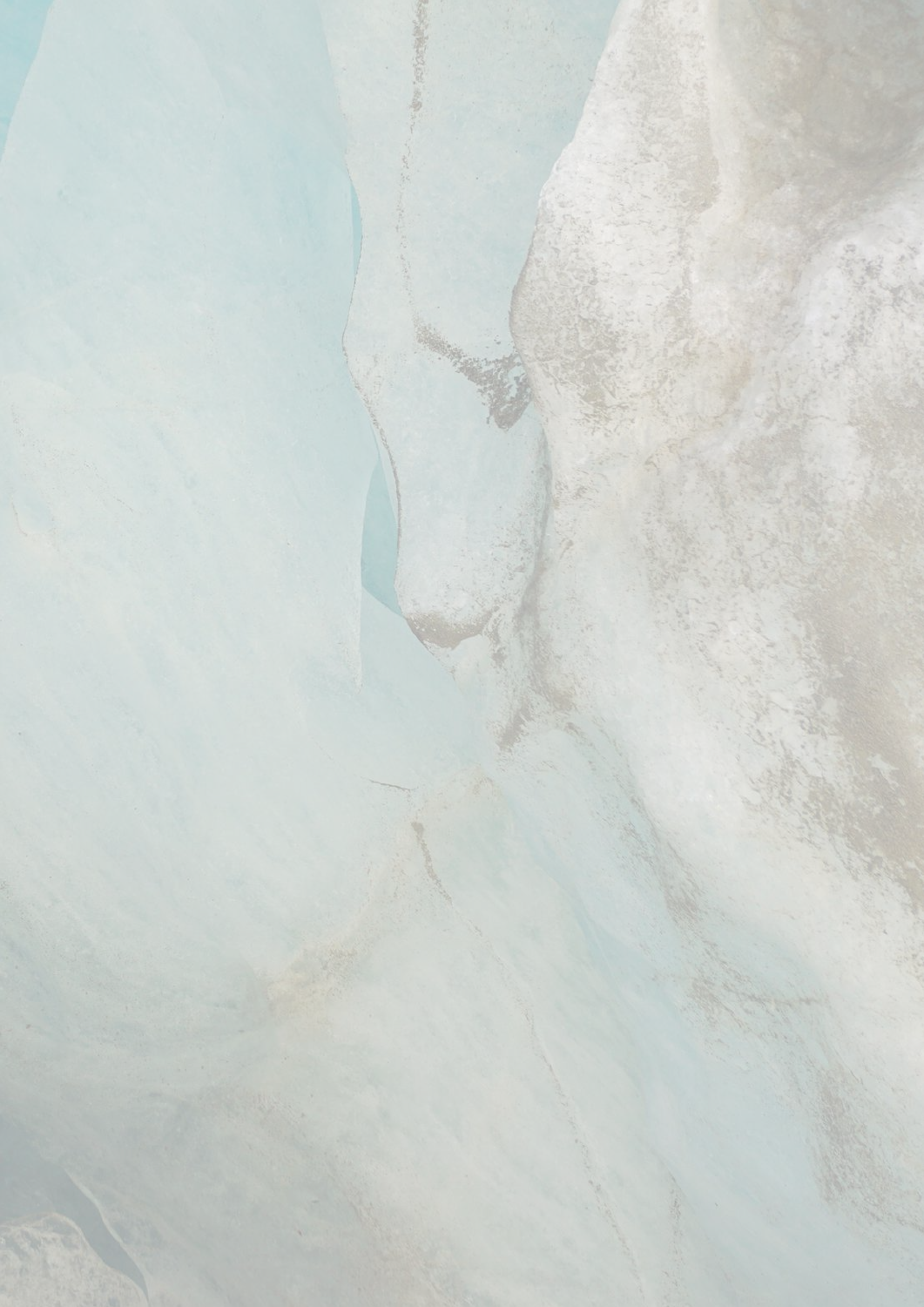# Events & Private Dining Spaces

The Princess of Wales pub has been lovingly renovated, reestablishing itself as a warm and welcoming local with great British pub food, quality drinks and a laid back atmosphere.

It's got something for everyone, be it a Friday night Rhubarb Royale cocktail, dry cured bacon breakfast bap or a pint and a homemade pie.

Today, The Princess of Wales has three generous floors of event space and a secluded garden that can be booked for parties, press launches, weddings, private breakfasts, lunches and dinners, meetings, garden parties, training, interviews, exhibitions and much more.

Each room is adaptable to its uses and there is a space to fit every request.

The combination of rooms and entire floors can be hired out for events needing a larger capacity. Alternatively, for parties of over 120 guests there is the option of exclusive use of the entire venue which holds up to 350 people.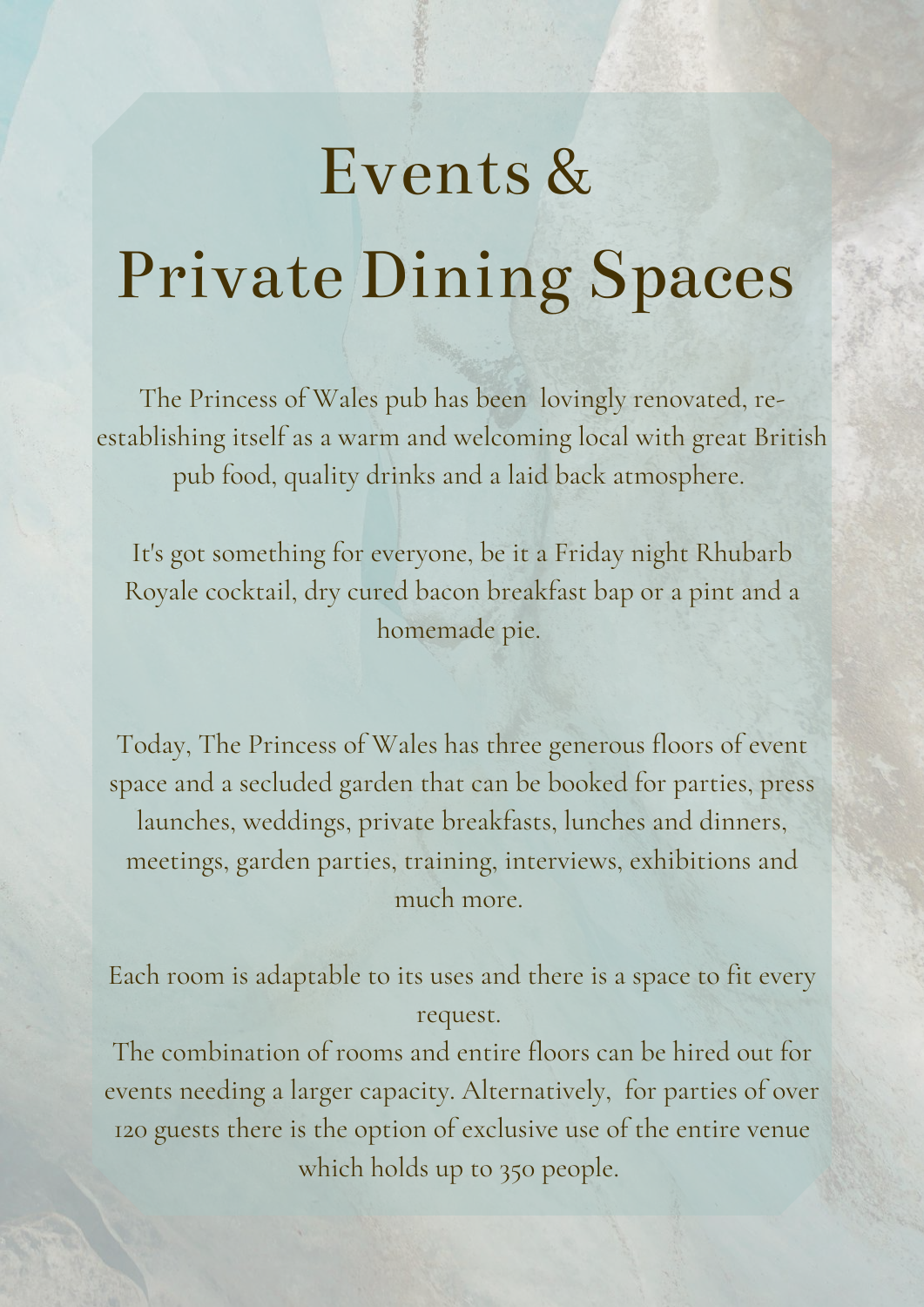## Princess Room

50 seated  *(ask our team if you have more then 50 guests)* 70 standing



The Princess Room is a large open room with seven huge bay windows, tall ceilings and a beautiful interiors. The gold and chocolate brown tones mixed with the dark wooden reclaimed floor are lit by two large chandeliers. They are covered in velvet patch work bringing together all the tones of the room.

The furniture has a classic contemporary look and feel creating a warm environment in a large open space. It features its own private Chesterfield bar and has the facilities to play your own music.

The Princess Room is also licensed to hold marriage ceremonies and civil partnerships.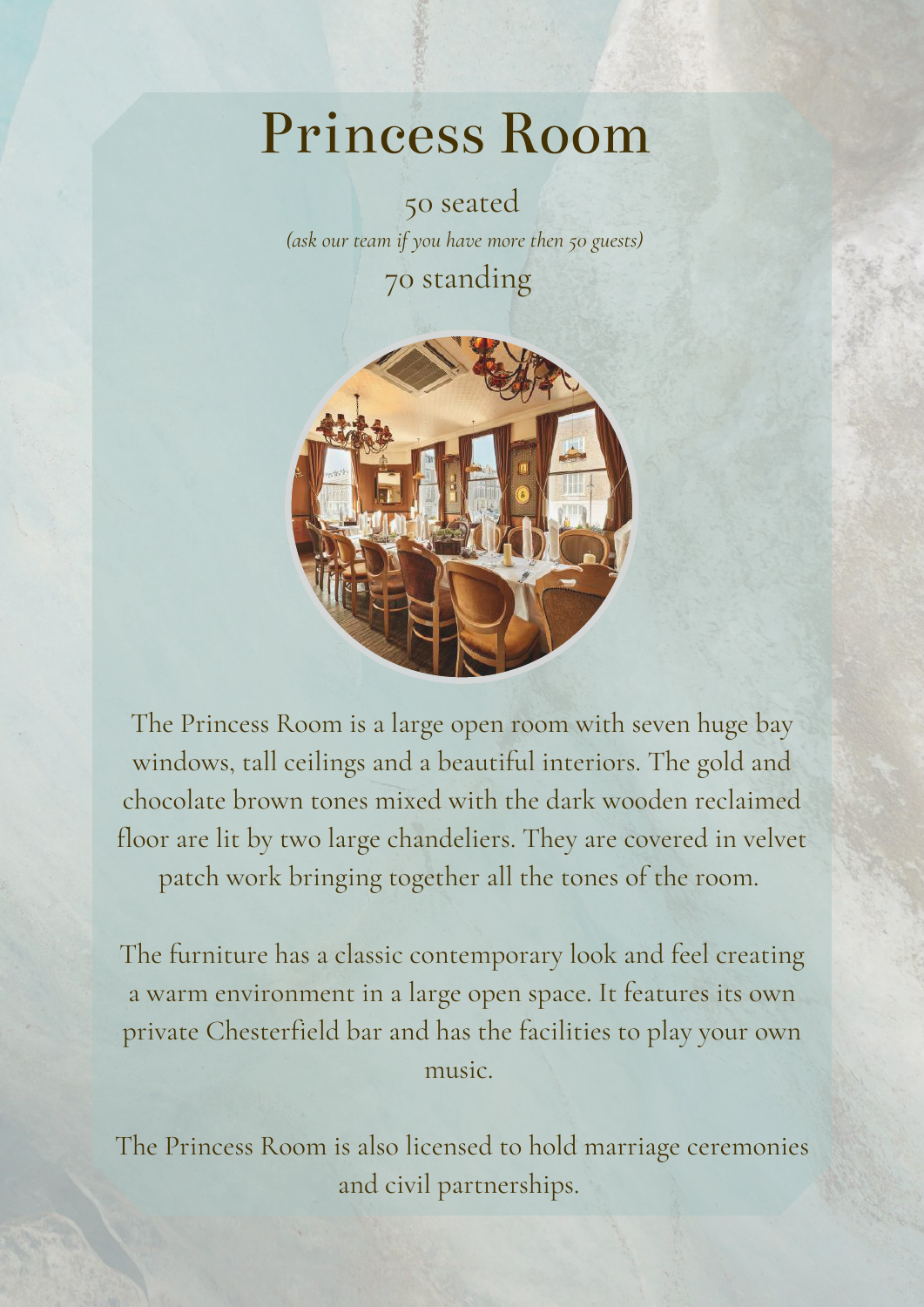# Garden Room with Banksy Garden

Garden Seated - 30 Standing - 20 Garden Room

Seated - 40 Standing - 80

The Garden Room is a bright and colourful room that has two unique areas and its own fabulous bar. The room leads directly onto our Banksy Garden and the two spaces are hired as one, for private events for up to 120 guests.

This space is a favourite for discos and Summer BBQs It's also a fabulous space for Christmas parties and informal company get togethers.

With its own WC, cloakroom, sound system & bar, this is the perfect area for any special event!

Take a virtual tour on our website! www.lovetheprincess.com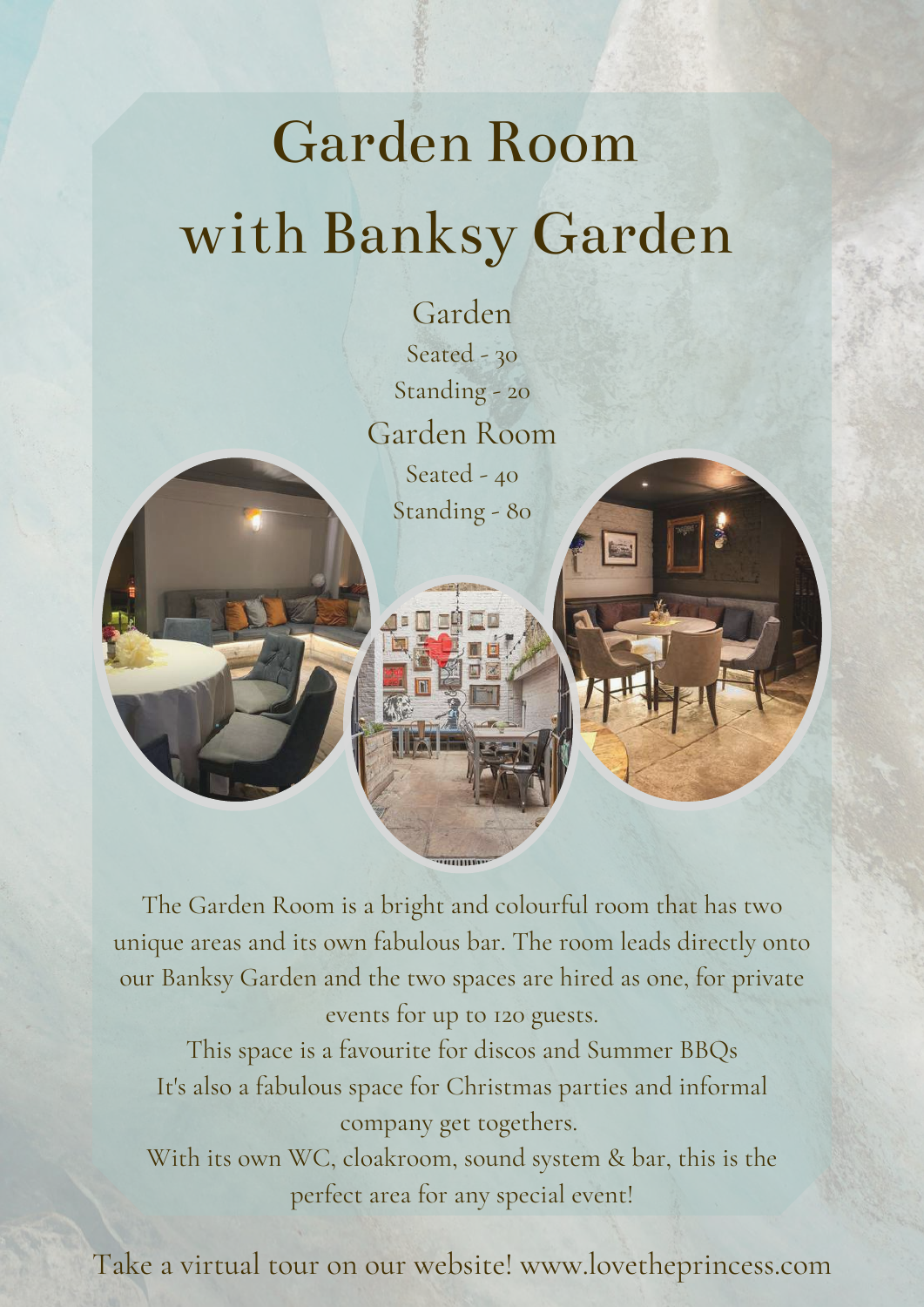### Prosecco & Canapes Reception

#### £19 per person

Why not start your event in style! Enjoy a glass of Prosecco and mingle with your guests whilst a selection of canapes are circling.



#### Drinks Packages

Save time and money with our party bundles:

Bronze - £149 2 Bottles of Prosecco 2 Bottles of House Wine 10 Bottles of Beer

Silver - £235 2 Bottles of Prosecco 4 Bottles of House Wine 20 Bottles of Beer

Gold - £360 3 Bottles of Prosecco 6 Bottles of House Wine 30 Bottles of Beer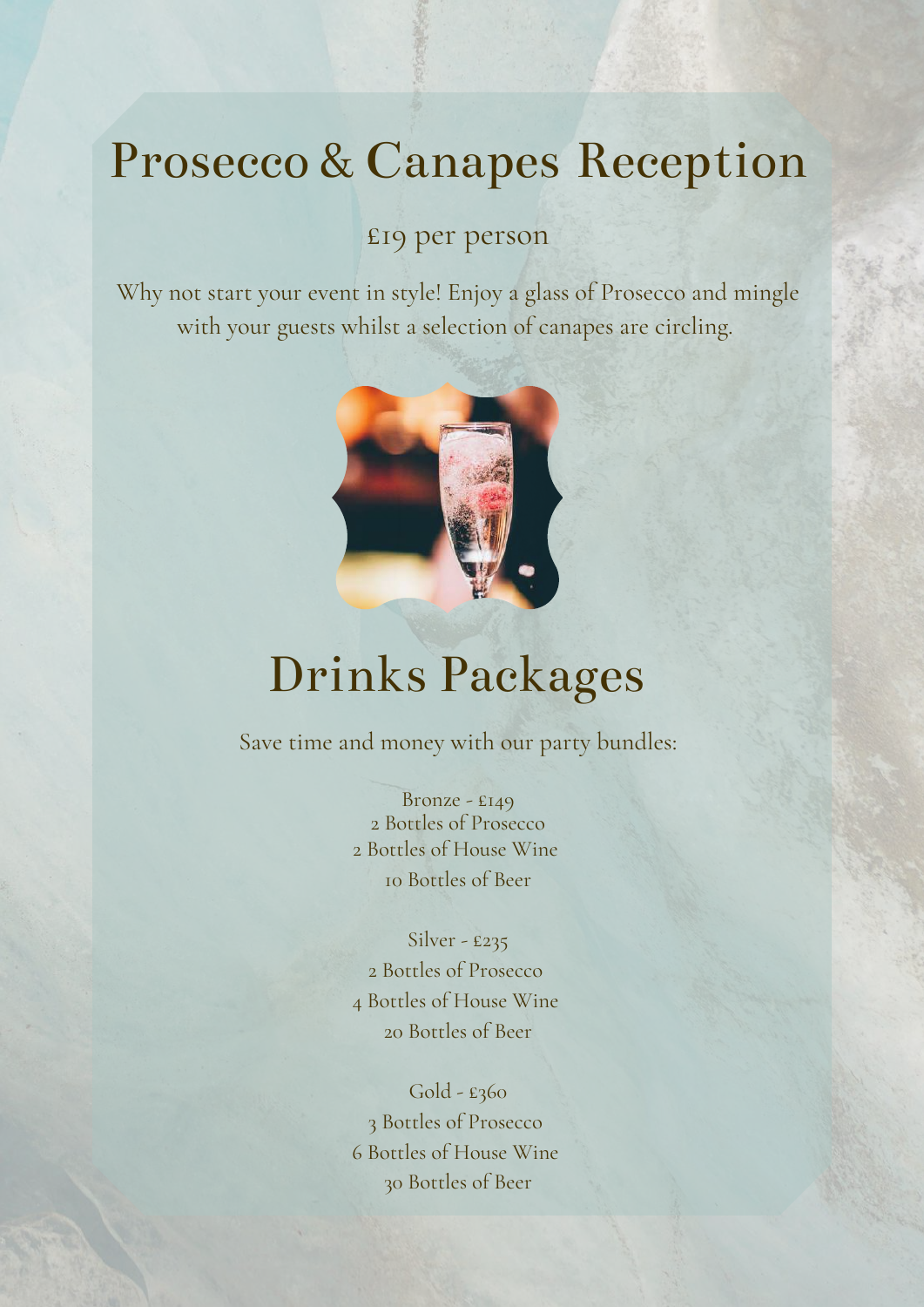## Set Menu

2 Courses for £29 3 Courses for £38

*Pre - orders are required one week prior to event date*

#### STARTER

Seasonal soup of the day served with warm artisan bread (v)

Treacle & Soy cured Salmon, ginger & lime leaf puree, beetroot chips & avo wasabi (gf)

> Delicia pumpkin, crispy quinoa, tapenade and ricotta with truffle honey dressing (v,gf)

Beef Carpaccio, Mizuna, Roquefort Creme Fraiche, Crunchy Caper & Katsuo Bushi (gf)

#### MAIN

Seafood Linguini, bottarga, fine herbs, baby spinach & lime

Red Wine slow braised Beef Cheek with horseradish mash, seasonal greens & shallot rings

Black Truffle Gnocchi, gorgonzola sauce, wilted spinach & fennel (v)

Giant cous- cous, quinoa, nutbourne tomatoes, pickled red onion endive with a lemon pepper dressing  $(v/vg)$ 

> Flat Iron corn fed chicken, parmesan, rocket served with jersey royal potatoes & a chicken jus

> DESSERT Dark Chocolate Brownie served with ice cream

Apple & mixed Berry Crumble with cinnamon, served with custard

Lemon Posset served with shortbread biscuit

Please make your events planner / server aware of any food intolerances or allergies your guests may have. *Items can be adapted to suit dietary requirements*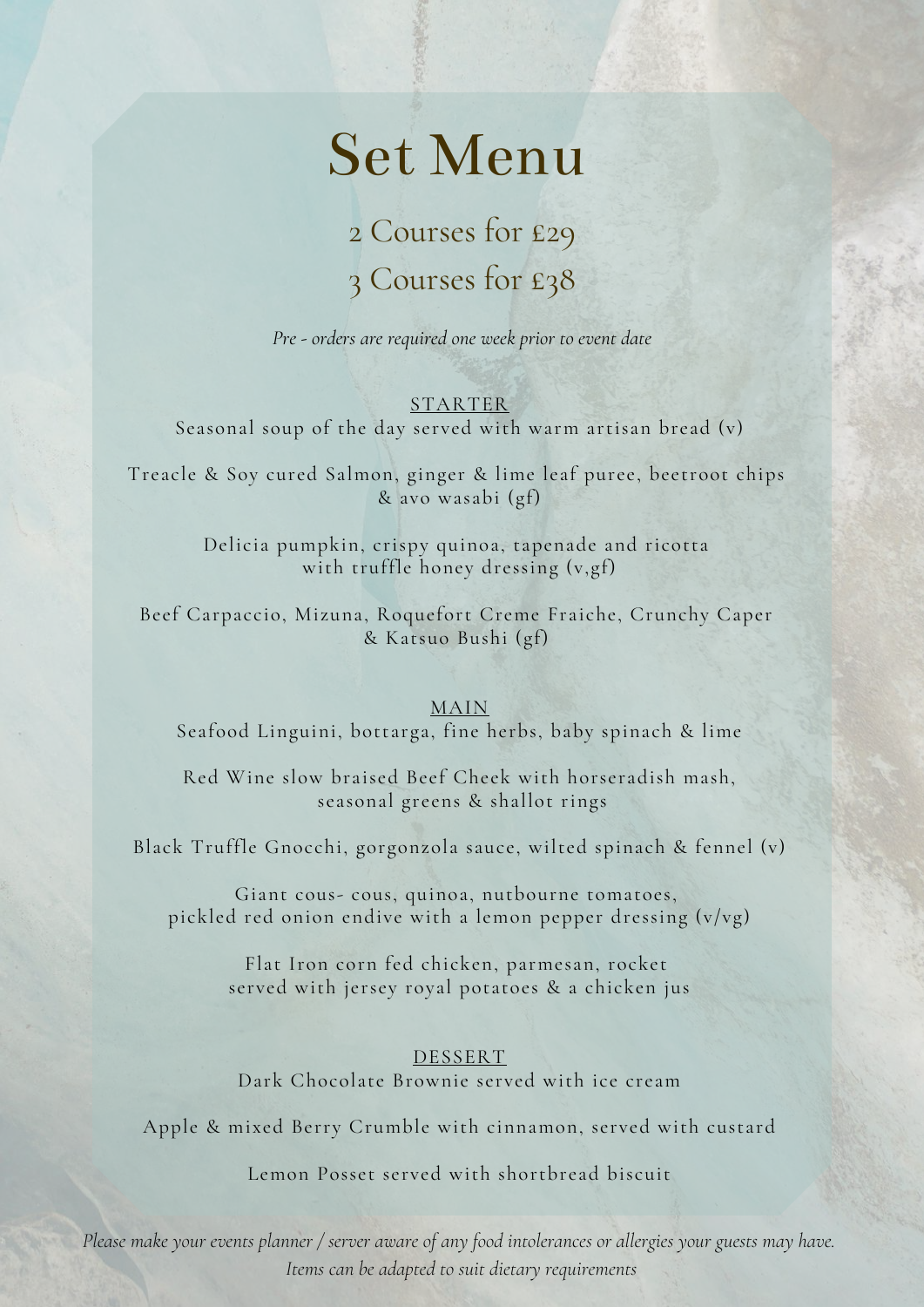## Feasting Menus

Finger buffet for groups of 15 or more Minimum order: 15 portions

#### 4 items at £18pp - 5 items at £20pp - 6 items at £22pp

*This menu is available on a pre - ordered basis only Orders are required one week prior to event date*

Polenta Chips with parmesan (v, gf) Lamb lollipop with cucumber and yogurt sauce (gf) San Marzano tomato, chili & English mozzarella flatbread (v) Quinoa & mango salad in lettuce cups (v, vg, gf)

Fish Goujons with tartare sauce

Tomato, basil & manchego croquettes, salsa verde aioli (v)

Mini aged chopped steak burgers

Foraged mushrooms, black bomber cheddar and roast red onion flatbread (v)

Spicy chicken wings with blue cheese dip

Vegetarian burger (v, vg)

Please make your events planner / server aware of any food intolerances or allergies your guests may have. *Items can be adapted to suit dietary requirements*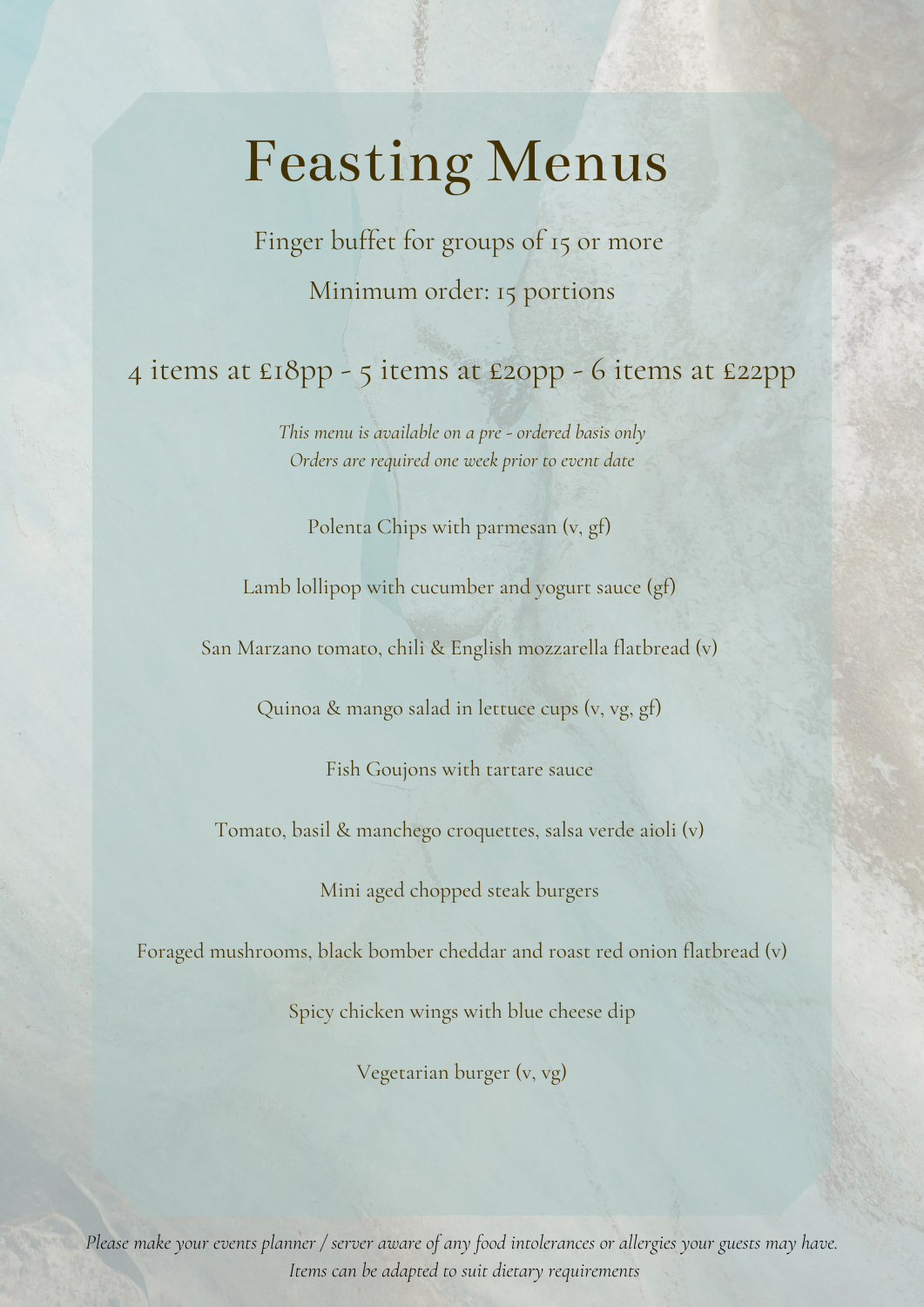







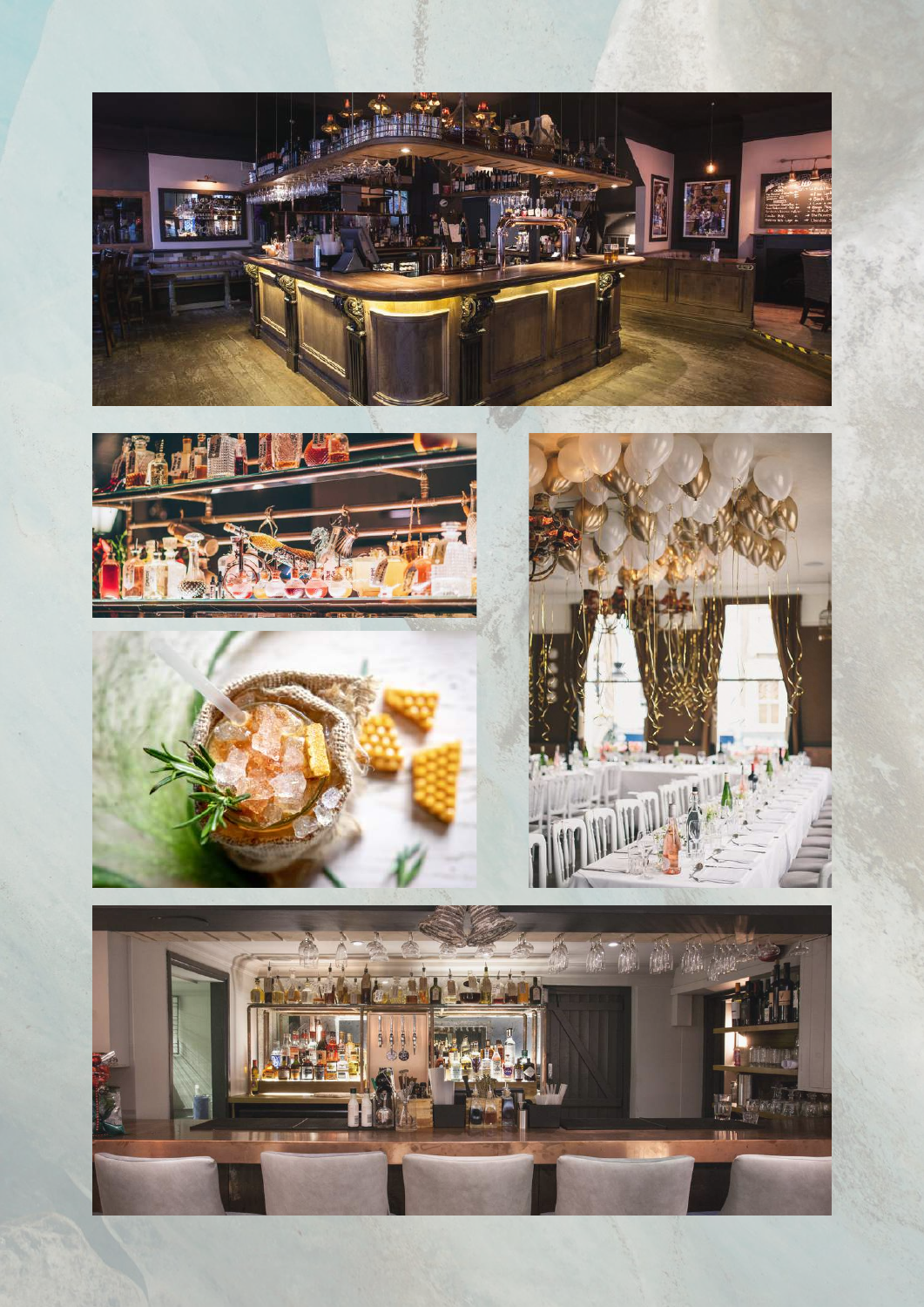## Contact Us

We have a dedicated Events Manager for the venue who would be more than happy to assist in planning your event from start to finish.

> Email kendal@mlglondon.com or get in touch by calling 0203 475 1562



For general enquiries: E: info@lovetheprincess.com T: 020 7722 [0354](https://www.google.com/search?q=princess+of+wales+nw1&rlz=1C1GCEA_enGB817GB817&oq=princess+of+wales+nw1&aqs=chrome..69i57j0i22i30l3.2725j0j7&sourceid=chrome&ie=UTF-8#)

> The Princess of Wales 22 Chalcot Road, Primrose Hill London NW1 8LL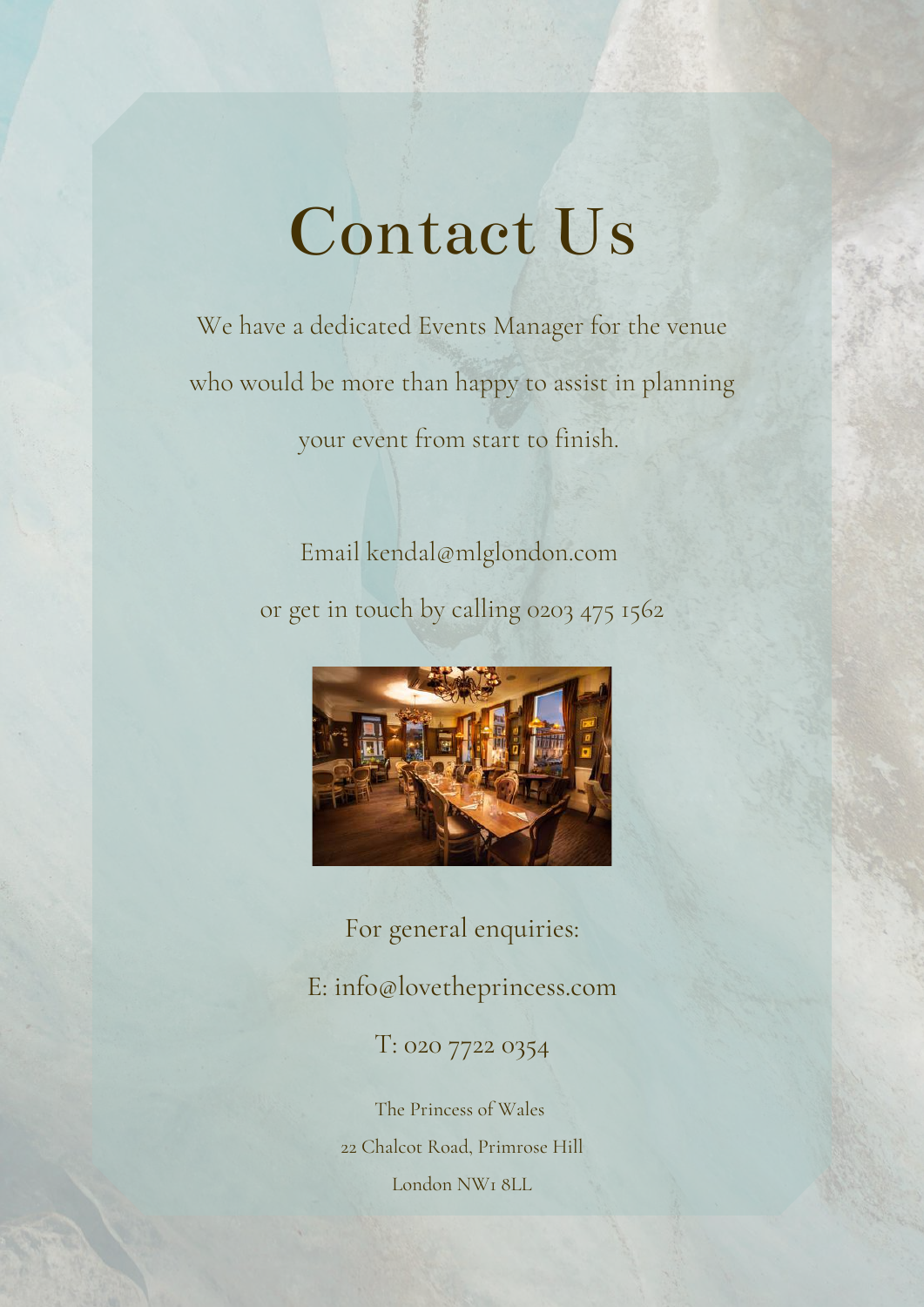